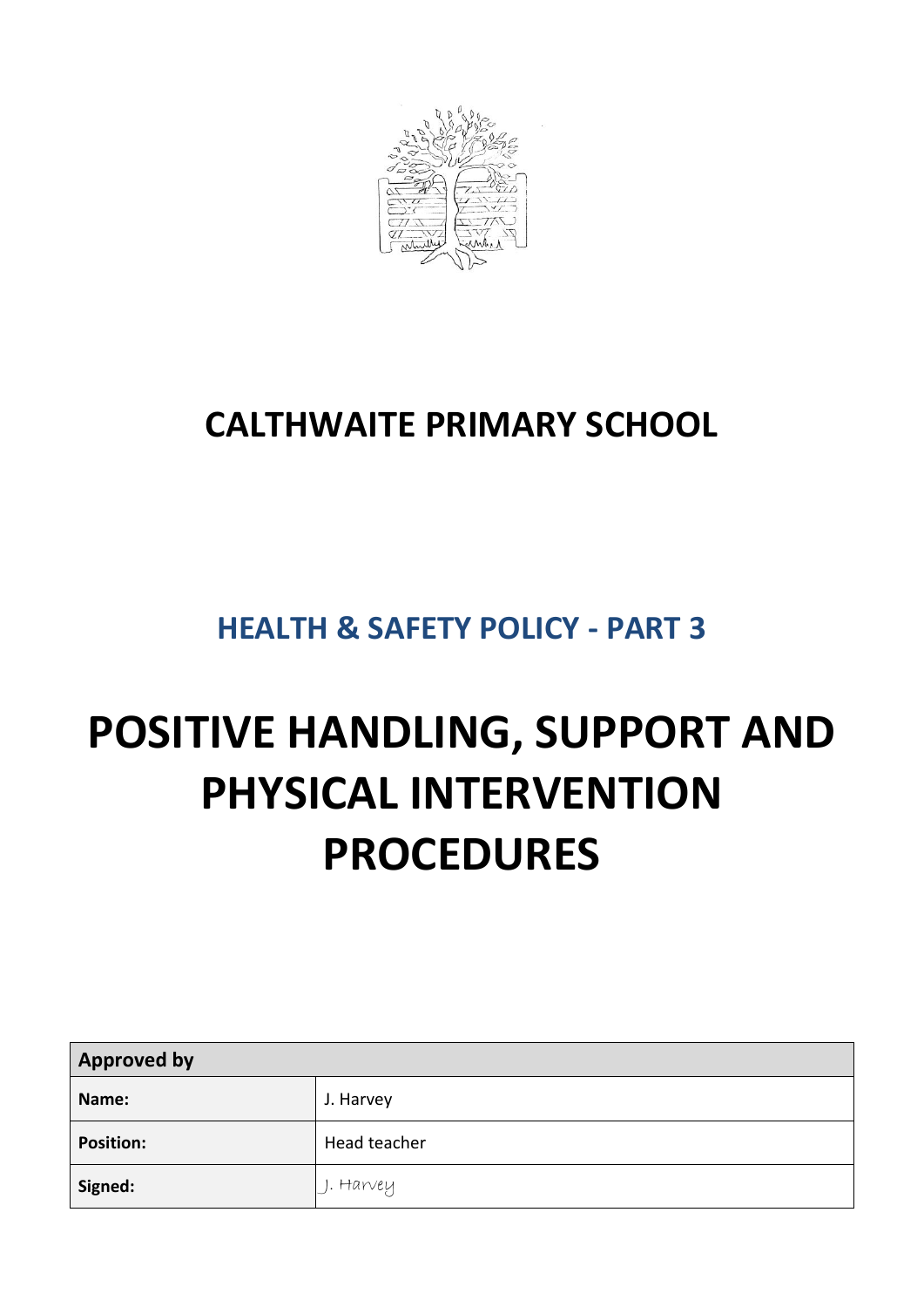| Date:                        | <sup>1</sup> 1 <sup>st</sup> September 2021 |
|------------------------------|---------------------------------------------|
| <b>Proposed review date:</b> | 1 <sup>st</sup> September 2023              |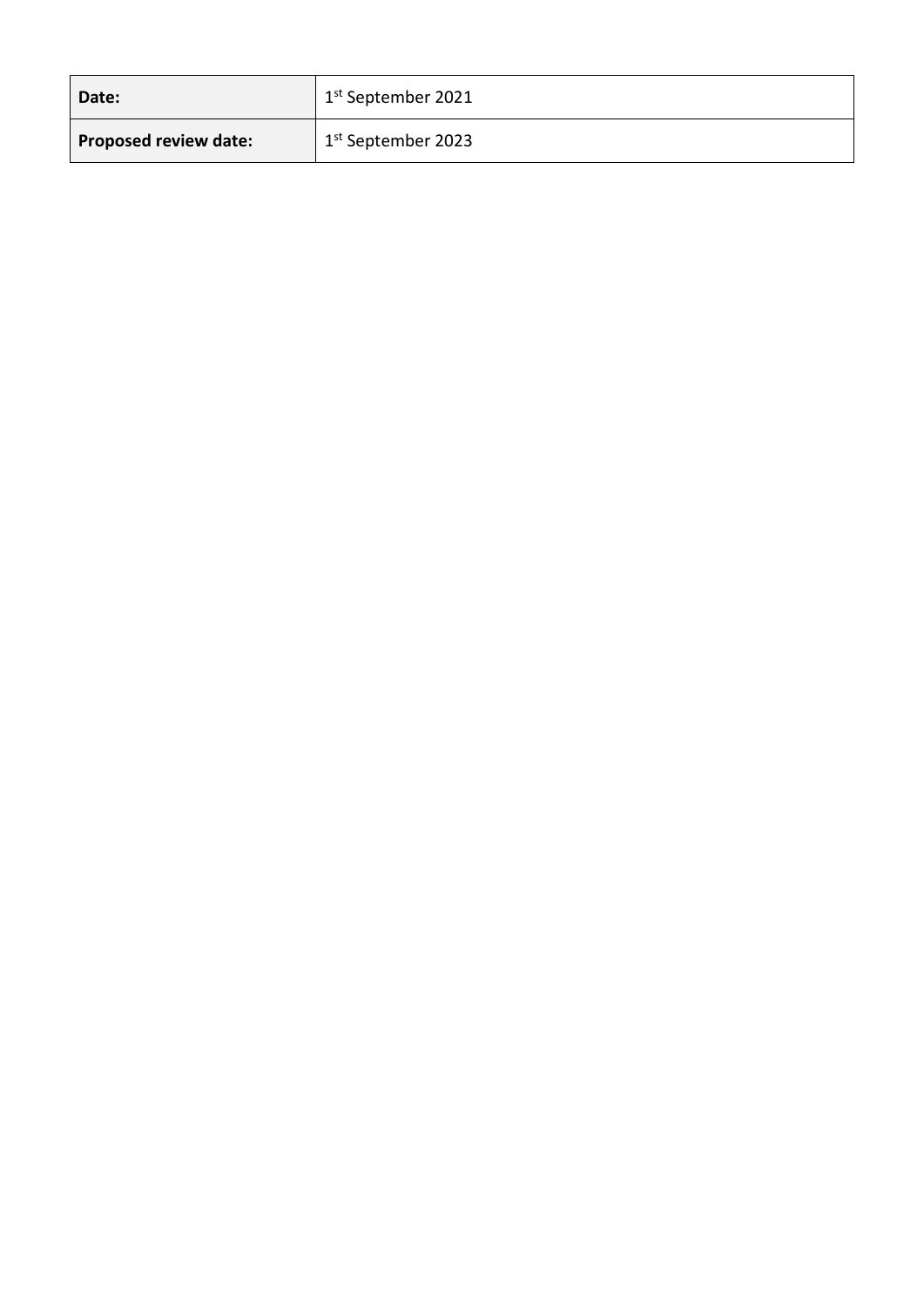# **REVIEW SHEET**

**The information in the table below details earlier versions of this document with a brief description of each review and how to distinguish amendments made since the previous version date (if any).**

| <b>Version</b><br><b>Number</b> | <b>Version Description</b>                                                                                                                                                                                                                                                                                                    | <b>Date of Revision</b> |
|---------------------------------|-------------------------------------------------------------------------------------------------------------------------------------------------------------------------------------------------------------------------------------------------------------------------------------------------------------------------------|-------------------------|
| $\mathbf{1}$                    | Original                                                                                                                                                                                                                                                                                                                      | September 2013          |
| $\overline{2}$                  | Reformatted only                                                                                                                                                                                                                                                                                                              | February 2014           |
| 3                               | Updated to include minor changes the Statutory Framework for EYFS due<br>to come into force in September 2014 and the newly published DfE<br>'Keeping Children Safe in Education' April 2014 and the supporting<br>guidance Keeping Children Safe in Education - Information for all School<br>and College Staff, April 2014. | April 2014              |
| 4                               | Update to reference DfE Behaviour and Discipline in Schools - A Guide for<br>Head teachers and School staff - Reviewed Sept 2014                                                                                                                                                                                              | Oct 2014                |
| 5                               | Updated to reflect DfE 'Keeping Children Safe in Education' March 2015<br>and the supporting guidance Keeping Children Safe in Education -<br>Information for all School and College Staff, March 2015.                                                                                                                       | May 2015                |
| 6                               | Updated to take account of DfE 'Keeping Children Safe in Education' July<br>2015 and the supporting guidance Keeping Children Safe in Education -<br>Information for all School and College Staff, July 2015.                                                                                                                 | Oct 2015                |
| $\overline{7}$                  | Updated as a result of DfE Behaviour and Discipline in Schools - Advice for<br>Head teachers and School Staff, January 2016                                                                                                                                                                                                   | <b>March 2016</b>       |
| 8                               | References to DfE 'Keeping Children Safe in Education' updated to<br>September 2016                                                                                                                                                                                                                                           | August 2016             |
| 9                               | Minor updates to reflect the DfE Statutory Framework for EYFS, 2017 which<br>came into force on 03 April 2017                                                                                                                                                                                                                 | <b>March 2017</b>       |
| 10                              | Minor updates to reflect changes in DfE guidance                                                                                                                                                                                                                                                                              | November 2017           |
| 11                              | Minor update to reflect DfE Screening, Searching and Confiscation - Advice<br>for Head teachers, School Staff and Governing Bodies, January 2018                                                                                                                                                                              | January 2018            |
| 12                              | References to DfE 'Keeping Children Safe in Education' September 2018<br>and DfE Working Together to Safeguard Children, July 2018 updated                                                                                                                                                                                    | September 2018          |
| 13                              | Updated references to DfE 'Keeping Children Safe in Education' September<br>2019                                                                                                                                                                                                                                              | September 2019          |
| 14                              | Updated in line with 'Keeping Children Safe in Education' Sept 2020                                                                                                                                                                                                                                                           | November 2020           |
| 15                              | Updated in line with 'Keeping Children Safe in Education' Sept 2021 and<br>inserted links to statutory or advisory documents                                                                                                                                                                                                  | January 2022            |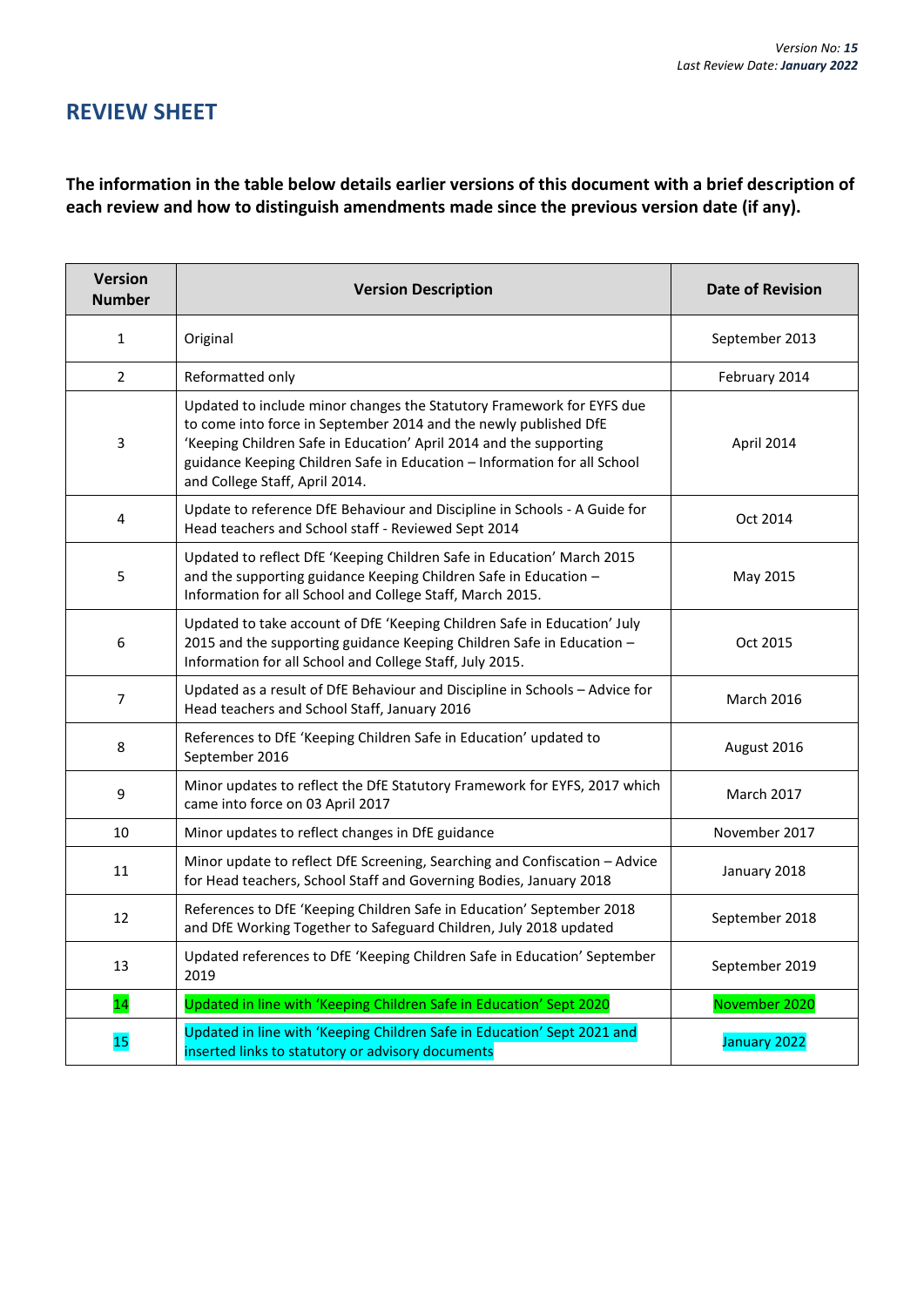# **Contents**

| 1.  |                                                                                |  |
|-----|--------------------------------------------------------------------------------|--|
| 2.  |                                                                                |  |
| 3.  |                                                                                |  |
| 4.  |                                                                                |  |
| 5.  | The different approaches which may be used prior to force being used 4         |  |
| 6.  |                                                                                |  |
| 7.  |                                                                                |  |
| 8.  |                                                                                |  |
| 9.  |                                                                                |  |
| 10. |                                                                                |  |
| 11. | Assessing and Managing Risks for Children who present Challenging Behaviours 7 |  |
|     | How to complete a Risk Assessment/Behaviour Management Plan (BMP) 8            |  |
| 12. |                                                                                |  |
|     |                                                                                |  |
|     |                                                                                |  |
| 13. |                                                                                |  |
| 14. |                                                                                |  |
| 15. |                                                                                |  |
| 16. |                                                                                |  |
| 17. |                                                                                |  |
| 18. |                                                                                |  |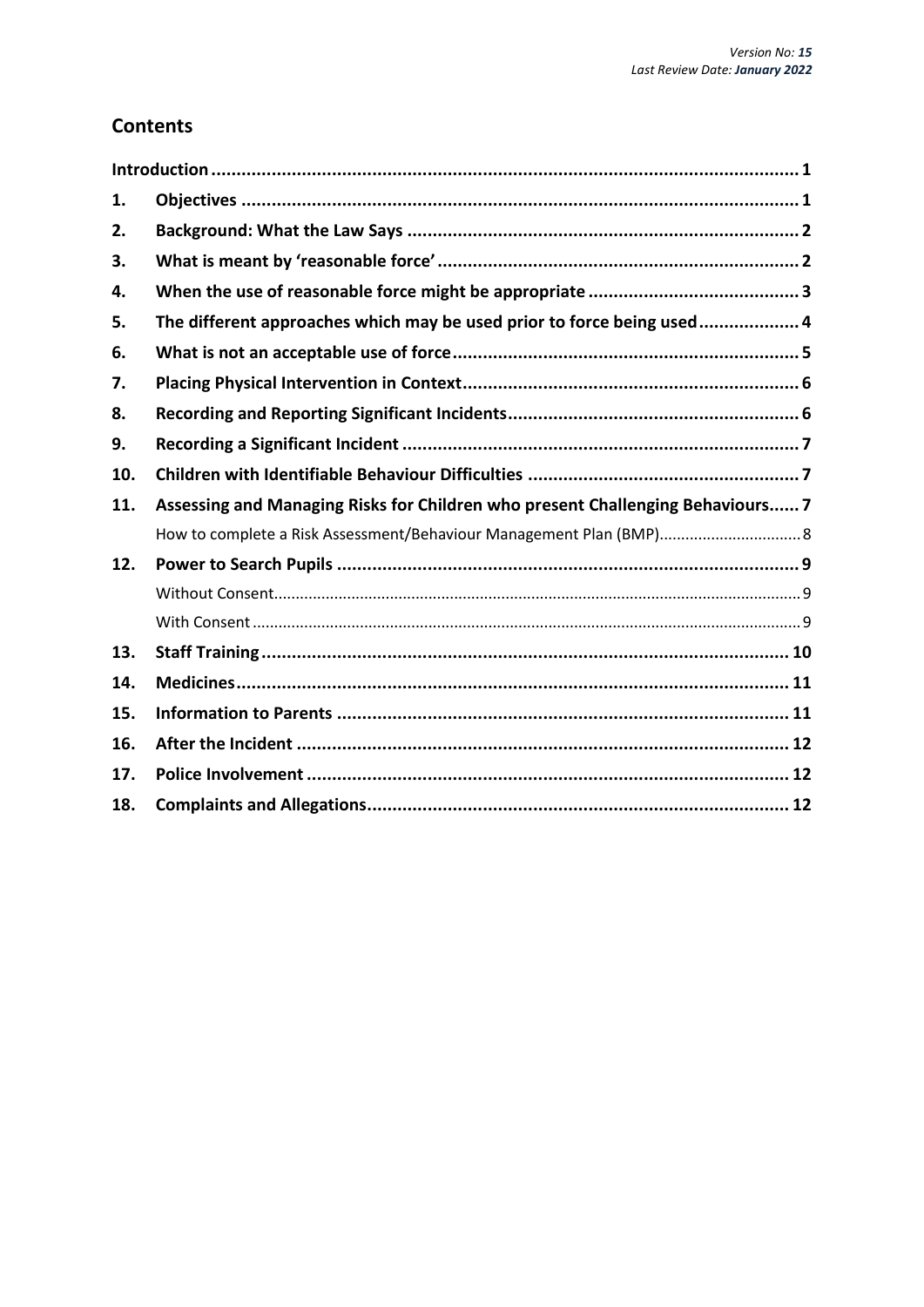*This page is intentionally blank for printing purposes*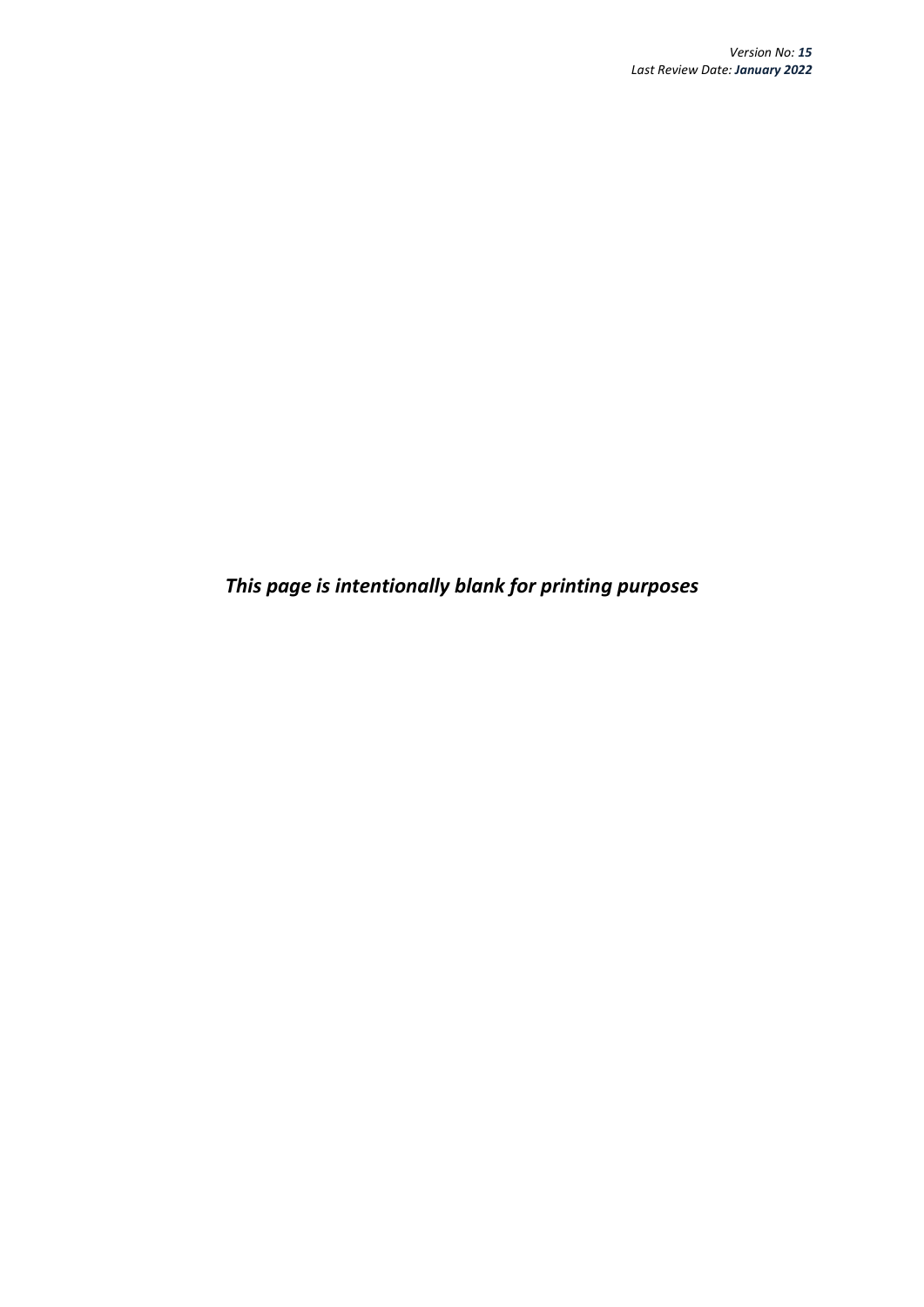# **POSITIVE HANDLING, SUPPORT AND PHYSICAL INTERVENTION PROCEDURES**

# <span id="page-5-0"></span>**Introduction**

In their advice on 'Ensuring Good Behaviour in Schools', the Department for Education (DfE) have set out the legal powers and duties that govern behaviour in schools which includes the use of reasonable force. In their guide 'Behaviour and Discipline in Schools' the DfE clarifies the legal provisions on school discipline which provides staff with the power to use reasonable force to prevent pupils committing an offence, injuring themselves or others or damaging property, and to maintain good order and discipline in the classroom.

To maintain the safety and welfare of our pupils, it may sometimes be necessary to use reasonable force on a pupil, as permitted by law.

The Governing Body have taken account of advice provided by the DfE – '[Use of reasonable force -](https://www.gov.uk/government/publications/use-of-reasonable-force-in-schools) advice for [head teachers, staff and governing bodies](https://www.gov.uk/government/publications/use-of-reasonable-force-in-schools)' and the school's public sector equality duty set out in section 149 of the Equality Act 2010.

CALTHWAITE School (hereinafter referred to as 'the school') has drawn these procedures from the guidance issued by the DfE:

- DfE Use of Reasonable Force [Advice for Head teachers, Staff and Governing Bodies](https://www.gov.uk/government/publications/use-of-reasonable-force-in-schools)
- [DfE Behaviour and Discipline in Schools](https://www.gov.uk/government/publications/behaviour-and-discipline-in-schools-guidance-for-governing-bodies)  Guidance for Governing Bodies
- DfE Behaviour and Discipline in Schools [Guidance for Head teachers and School Staff](https://www.gov.uk/government/publications/behaviour-and-discipline-in-schools-guidance-for-governing-bodies)
- DfE Screening, Searching and Confiscation [Advice for Head teachers, School Staff and Governing Bodies](https://www.gov.uk/government/publications/searching-screening-and-confiscation)
- [Exclusion from Maintained Schools, Academies and Pupil Referral Units in England](https://www.gov.uk/government/publications/school-exclusion)
- DfE Statutory [Framework for Early Years Foundation Stage](https://www.gov.uk/government/publications/early-years-foundation-stage-framework--2)
- [DfE Keeping Children Safe in Education,](https://www.gov.uk/government/publications/keeping-children-safe-in-education--2) and Part 1 Information for all School and College Staff
- [DfE Working Together to Safeguard Children](https://www.gov.uk/government/publications/working-together-to-safeguard-children--2)
- [DfE Mental Health and Behaviour in Schools](https://www.gov.uk/government/publications/mental-health-and-behaviour-in-schools--2)
- [Guidance for Safer Working Practice for those working with Children and Young People in Education](https://saferrecruitmentconsortium.org/)  [Settings/](https://saferrecruitmentconsortium.org/)Code of Conduct for Staff
- DoH [Reducing the Need for Restraint and Restrictive Intervention \(Special education settings](https://assets.publishing.service.gov.uk/government/uploads/system/uploads/attachment_data/file/812435/reducing-the-need-for-restraint-and-restrictive-intervention.pdf) only)

These procedures should be read in conjunction with the following school policies and procedures:

- Overarching Safeguarding Statement
- Child Protection Policy and procedures
- Whole School Behaviour Policy and procedures
- Code of Conduct for Staff and Other Adults
- Health and Safety Policy and procedures/arrangements
- Single Equality Scheme/Objectives
- Special Educational Needs and Disabilities (SEND) Policy/Information Report
- Drug Policy
- Supporting Pupils at School with Medical Conditions Policy and procedures
- Intimate Care and Toileting Procedures
- Off Site Visits Procedures

#### <span id="page-5-1"></span>**1. Objectives**

The key objective of this document is to outline the school's procedures on positive handling, support and physical intervention including the use of force to control or restrain pupils.

The school recognises that school staff have a legal power to use force and that the lawful use of this power will provide a defence of any related criminal prosecution or other legal action if it can be demonstrated that the use of force was reasonable in the circumstances.

Reasonable force will only be used as a last resort after de-escalation techniques have failed. School staff are made aware that they will have to justify their actions if they ever use reasonable force in the course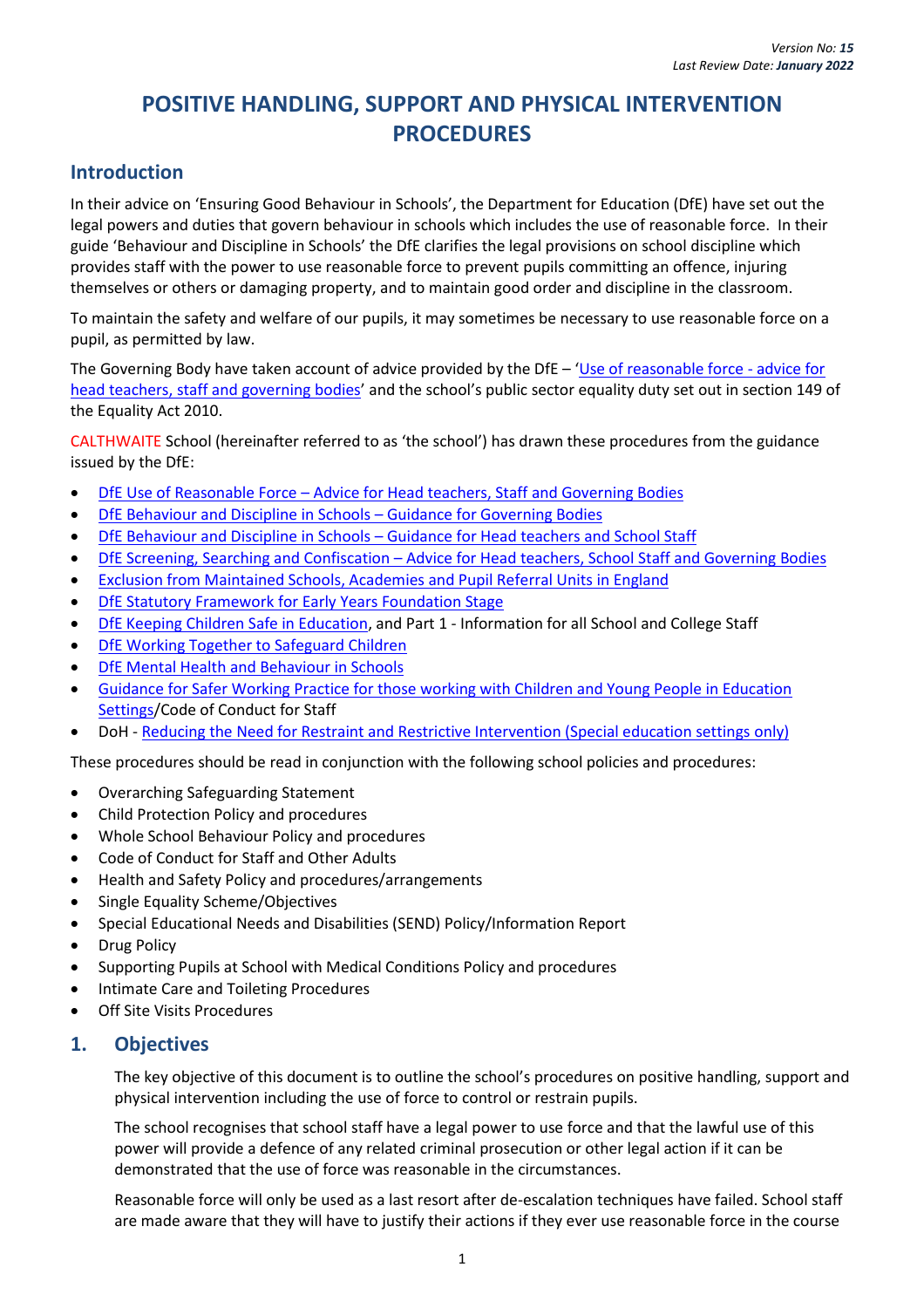of their duties.

The school has a duty to maintain the safety of pupils and staff, to prevent serious breaches of school discipline and to prevent serious damage to property. To achieve this, reasonable force will only be used when the risks involved in so doing, are outweighed by the risks involved in not using force. In such circumstances, only the minimum amount of force necessary to the circumstances will be used; not only should any force be proportionate, but it should be for the minimum amount of time necessary to the circumstances.

It is clear in our Whole School Behaviour Policy and procedures and in communications to parents and pupils when force might be used – this will reduce the likelihood of complaints being made when force has been properly used.

#### <span id="page-6-0"></span>**2. Background: What the Law Says**

Section 96 of the Education and Inspections Act, 2006, enables school staff to use reasonable force to prevent a pupil from:

- committing a criminal offence (or for a young person under the age of criminal responsibility, what would be an offence in an older pupil);
- causing personal injury or damage to property;
- prejudicing the maintenance of good order and discipline at the school or among the pupils receiving education at the school, whether during a teaching session or otherwise.

The staff to which this power applies are:

- 1. Any member of staff;
- 2. Any other person whom the Head teacher has authorised control or charge of pupils *(authorisation does not necessarily need to be given in writing)*. This can include people to whom the Head teacher has given temporary authorisation to have control or charge of pupils such as unpaid volunteers (for example parents accompanying pupils on school-organised visits). The following will be given temporary authorisation to use reasonable force where there is no alternative:

This power does NOT under any circumstances include pupils or those under the age of 18 on placement or work experience.

The power may be used where the pupil (including a pupil or student from another school) is on the school premises or elsewhere in the lawful control or charge of the staff member, for example, on an offsite visit.

It is, however, strongly recommended that before using force, staff or other authorised persons attempt to use diversion or diffusion to manage the situation. If staff or other authorised persons must use force, they must use techniques and methods with which they are familiar, confident and are permitted by the school. Any force employed, should be reasonable and proportionate and, where possible, it should reflect the person's previous training in the appropriate use of restrictive physical interventions (see Section 12).

As required under Section 246 of the Apprenticeships, Skills, Children and Learning Act, 2009, each significant incident in which a member of staff uses force on a pupil, must be reported as soon as practical, to the Head teacher or to the Deputy Head teacher with responsibility for Safeguarding so that the parent of the pupil can be informed. However, senior staff must not report the incident to a parent if it appears to the staff member that so doing would be likely to result in significant harm to the pupil. If this is the case and there is no parent of the pupil to whom the incident must be reported, this incident must be reported to the Local Authority where the pupil normally lives.

#### <span id="page-6-1"></span>**3. What is meant by 'reasonable force'**

There is no statutory definition of 'reasonable force'. Whether the force used is reasonable will depend on the circumstances of individual cases. The test is whether the force used is proportionate to the circumstances. The degree of force would be the minimum needed to achieve the desired result. Use of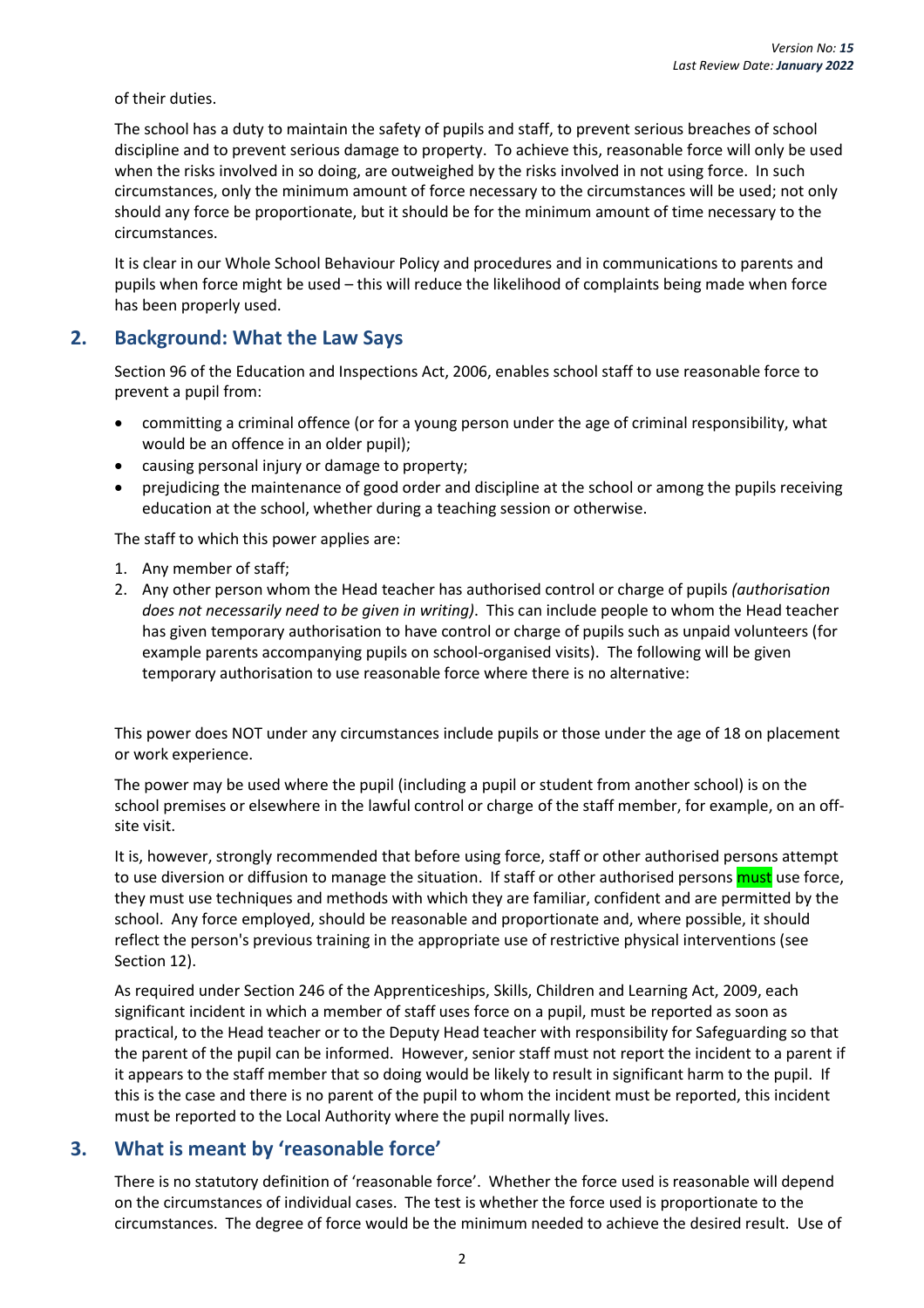force could not be justified to prevent trivial misbehaviour. Further guidance on the circumstances where reasonable force might be used is included below.

The statutory power conferred by section 93 of the Education and Inspections Act is in addition to the common law power of any citizen in an emergency to use reasonable force in self-defence or to prevent another person being injured or committing a criminal offence. On preventing injury or damage to property, the statutory power is similar in scope to the common law power, except is it is only available to people authorised to have control or charge of pupils. Section 93 makes it clear that authorised staff may use force to prevent behaviour that prejudices the maintenance of school discipline regardless of whether that behaviour would also constitute a criminal offence.

In its non-statutory guidance '[Use of Reasonable Force in Schools](https://www.gov.uk/government/publications/use-of-reasonable-force-in-schools)', the DfE states:

- The term 'reasonable force' covers the broad range of actions used by teachers at some point in their career that involve a degree of physical contact with a pupil.
- Force is usually used to control or restrain. This can range from guiding a pupil to safety by the arm through to more extreme circumstances such as breaking up a fight or where a pupil needs to be restrained to prevent violence or injury.
- 'Reasonable in the circumstances' means using no more force than is needed.
- As mentioned above, schools generally use force to control pupils and to restrain them. Control means either passive or physical contact, such as standing between pupils; blocking a pupil's path; or physical contact such as leading a pupil by the arm out of a classroom.
- 'Restraint' means to hold back physically or to bring a pupil under control. It is typically used in more extreme circumstances, for example, when two pupils are fighting and refuse to separate without physical intervention.
- School staff are expected to always try to avoid acting in a way that might cause injury, but in extreme cases it may not always be possible to avoid injuring the pupil.

#### **It is always unlawful to use force as a punishment**

This is because this would fall within the definition of corporal punishment, abolished by section 548 of the Education Act 1996.

#### **Other physical contact with pupils**

It is not illegal for staff to touch pupils. Whilst the school does not encourage staff to touch pupils unless it is necessary, there are occasions when physical contact, other than reasonable force, with a pupil is proper and necessary. Examples of where touching a pupil might be proper and necessary:

- Touching a pupil on the arm, hand or shoulder to indicate when to stand still, move forward or backwards e.g. in a crowd, queue, assembly;
- Holding the hand of the child at the front/back of the line when going to assembly or when walking together around the school;
- When comforting a distressed pupil;
- When a pupil is being congratulated or praised;
- To demonstrate how to use a musical instrument;
- To demonstrate exercises or techniques in PE or sports coaching;
- To support pupils with disabilities;
- To administer first aid.

The above is not exhaustive.

#### <span id="page-7-0"></span>**4. When the use of reasonable force might be appropriate**

The use of force is a relatively rare occurrence in the school. It will be used only as a protective measure and never as a disciplinary penalty. The judgement on whether to use force and what force to be used should depend on the circumstance of the case or information about the individual concerned.

The decision on whether to physically intervene is down to the professional judgement of the staff member or authorised adult concerned.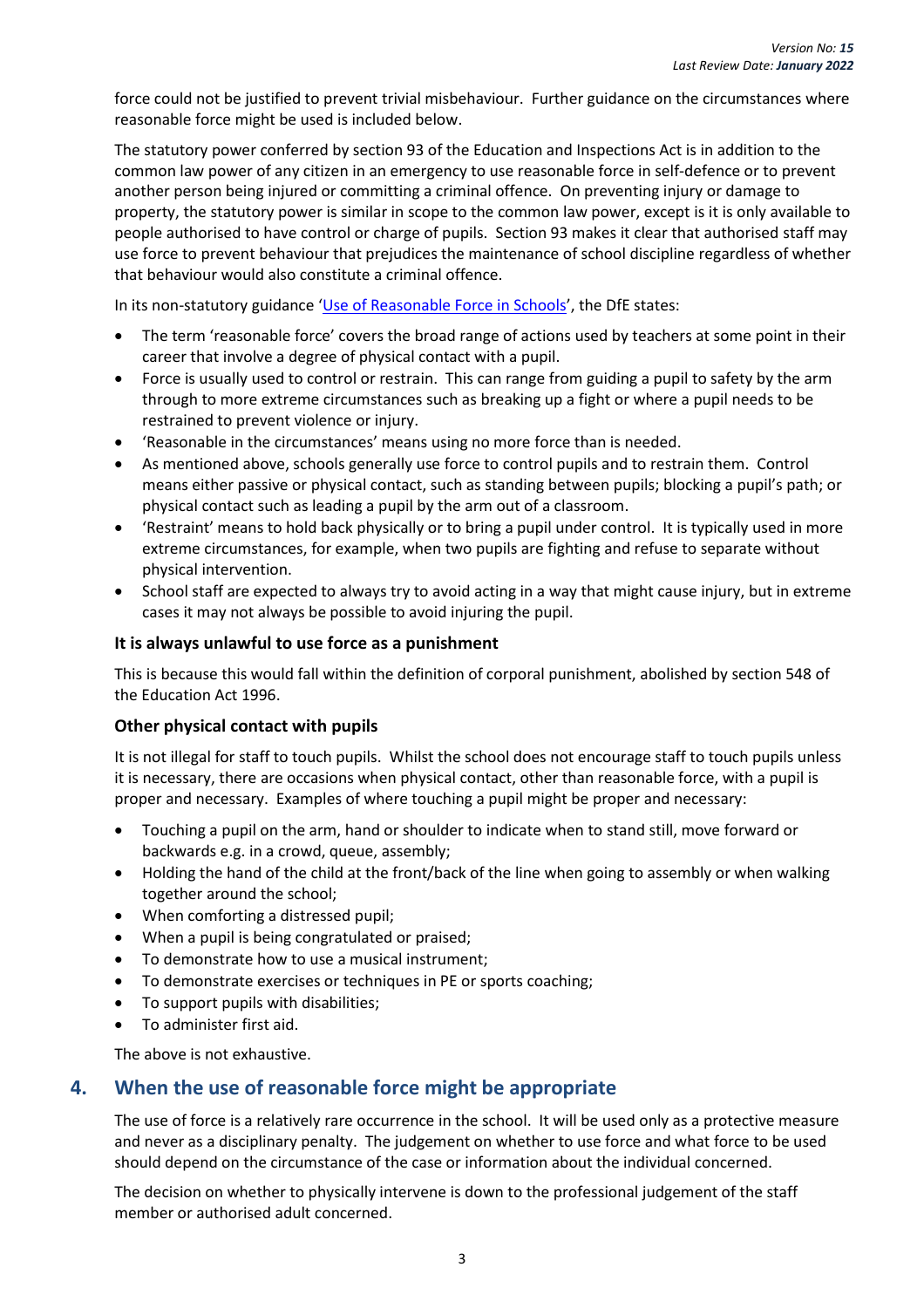Decisions on whether the precise circumstances of an incident justify the use of force must be reasonable. Typically, such decisions must be made quickly, with little time for reflection.

Staff should be clear in their judgement:

- The chances of achieving the desired result by other means;
- The seriousness of the incident, the effect of injury, damage or disorder if force is not used;
- The relative risks associated with physical intervention, compared with other strategies.

Examples of situations that particularly call for judgement of this kind include action to:

- remove disruptive children from the classroom where they have refused to follow an instruction to do so;
- prevent a pupil from behaving in such a way that seriously disrupts a lesson;
- prevent a pupil behaving in a way that disrupts a school event or a school trip or visit;
- prevent a pupil leaving the classroom where allowing the pupil to leave would risk their safety or lead to behaviour that disrupts the behaviour of others;
- prevent a pupil from attacking a member of staff or another pupil, or to stop a fight in the playground; and
- restrain a pupil at risk of harming themselves through physical outbursts.
- prevent a pupil committing deliberate damage to property;
- prevent a pupil from causing injury or damage, e.g. by accident, or rough play; pushing and shoving in a crowded situation or by misuse of dangerous materials or objects;

In circumstances where a pupil who is absconding from class, detention or school other than the authorised time, it would only be justifiable to prevent this if allowing a pupil to leave:

- entails serious risks to a pupil's safety (taking **account of** age and understanding) to the safety of other pupils or staff or of damage to property;
- leads to behaviour that prejudices good order and discipline, such as disrupting other classes.

In the above examples the use of force is likely to be construed as reasonable (and therefore lawful) if it was clear that the behaviour was *sufficiently dangerous and disruptive* to warrant physical intervention of the degree applied and could not realistically be dealt with by any other means.

Reducing the likelihood of situations arising when the use of force may be required:

- a) There are many ways in which the school has minimised the likelihood of situations where the use of force may be required. The school's ethos is designed to create a calm, orderly and supportive school climate as well as fostering positive relationships in the school community. Explicit boundaries for pupils are detailed in the Whole School Behaviour Policy and procedures.
- b) Staff are trained in positive behaviour management embedded in Team Teach training programme which includes techniques to manage individual incidents including de-escalation of situations.
- c) Staff experiencing difficulties with pupils who are refusing to comply with instructions and disrupting lessons, have a variety of strategies to use including requesting a pupil to leave a room, sending the pupil to the quiet room. To de-escalate situations, staff are expected to summon assistance from pastoral staff or senior management if they encounter particularly challenging situations or a pupil refuses to comply with an instruction to leave a classroom or other area.

#### <span id="page-8-0"></span>**5. The different approaches which may be used prior to force being used**

Where possible, before using force and depending on the circumstances staff will:

- engage the pupil in a calm measured tone, setting out how the pupil could choose to modify their behaviour;
- distract the pupil: for example, when pupils are fighting, by shouting or blowing a whistle;
- if any angry pupil has moved away: decide whether they are a risk to themselves and others before deciding to follow/detain;
- remove other pupils who might be at risk;
- summon assistance;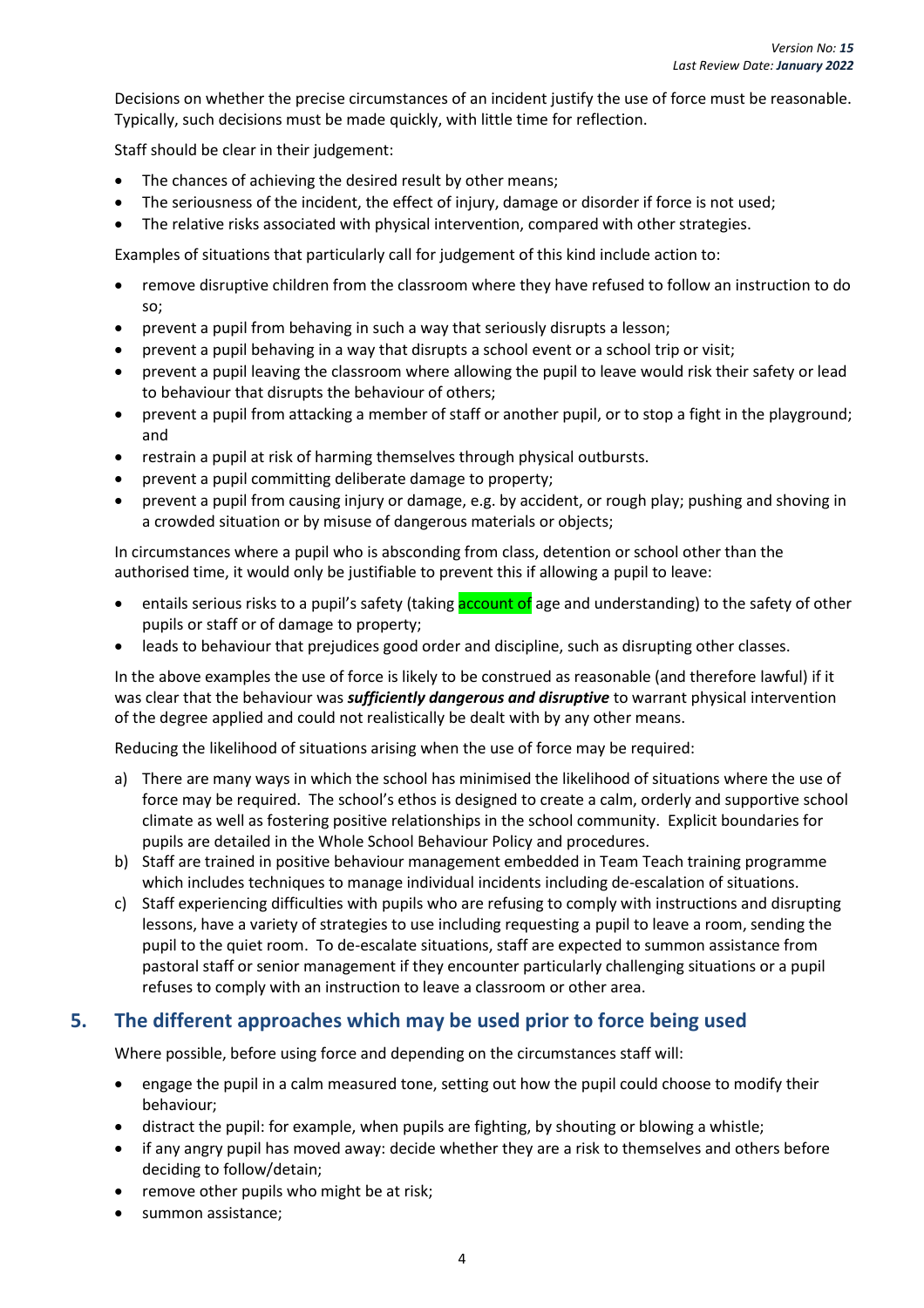- telephone the Police if appropriate;
- warn the pupil that force might be necessary;
- use the minimum amount of force necessary.

*Any force will be proportionate to the level of risk and will be reduced at the earliest possible time.*

Staff will not, as far as possible, use force unless or until another responsible adult is present to support, observe and call for assistance.

In school, force might be used:

- to control pupils with passive physical contact e.g.
	- standing between pupils;
	- blocking a pupil's path.
- to control pupils with active physical contact e.g.
	- leading a pupil by the hand or arm;
	- ushering a pupil away by placing a hand in the centre of the back.
- to control pupils with more forceful action e.g.
	- in stopping a fight when the protagonists refuse to separate and are pulling/pushing

#### <span id="page-9-0"></span>**6. What is not an acceptable use of force**

Use of more restrictive holds that require specific expertise or training.

The following are not acceptable in any circumstance:

- Holding a pupil around the neck, or the collar/tie or in any other way that might restrict the pupil's ability to breathe.
- Pushing the pupil's head downwards, or sitting, kneeling or resting on the pupil.
- Pushing or holding the pupil on the floor either in a sitting or lying position.
- Slapping, punching or kicking a pupil.
- Twisting or forcing a limb; forcing a limb against the joint or behind a back.
- Tripping up a pupil.
- Pulling ears; and generally pulling hair.
- Touching or holding in any way that might be interpreted as sexually inappropriate conduct.

In addition, the following are considered to have unacceptable risk when used on children or young people and are not allowed:

- The 'seated double embrace' which involves two members of staff forcing a person into a sitting position and leaning them forward, while a third monitors breathing.
- The 'double basket hold' which involves holding a person's arms across their chest.
- The 'nose distraction technique' which involves a sharp upward jab under the nose.

Staff will avoid acting in a way that might reasonably be expected to cause injury. If this has not been possible, and a pupil sustained an injury because of the use of force by a member of staff, that member of staff may be called upon to justify his/her actions.

Staff must always consider their own safety and that of others in deciding how to act in such situations. Staff should also consider calling for assistance before intervening if they have reason to believe that they would be at risk of injury if intervening alone. The school should consider a pre-determined alerting procedure. This procedure can be used for many issues not just the need for physical intervention. A simple book alerting system, where the school have previously identified a book in each classroom, which can be given to a pupil to pass on to another member of staff, is one method. This then serves to alert that member of staff to come to the class base as a matter of urgency. This method has worked well in many schools.

Any force should be limited and removed as soon as possible.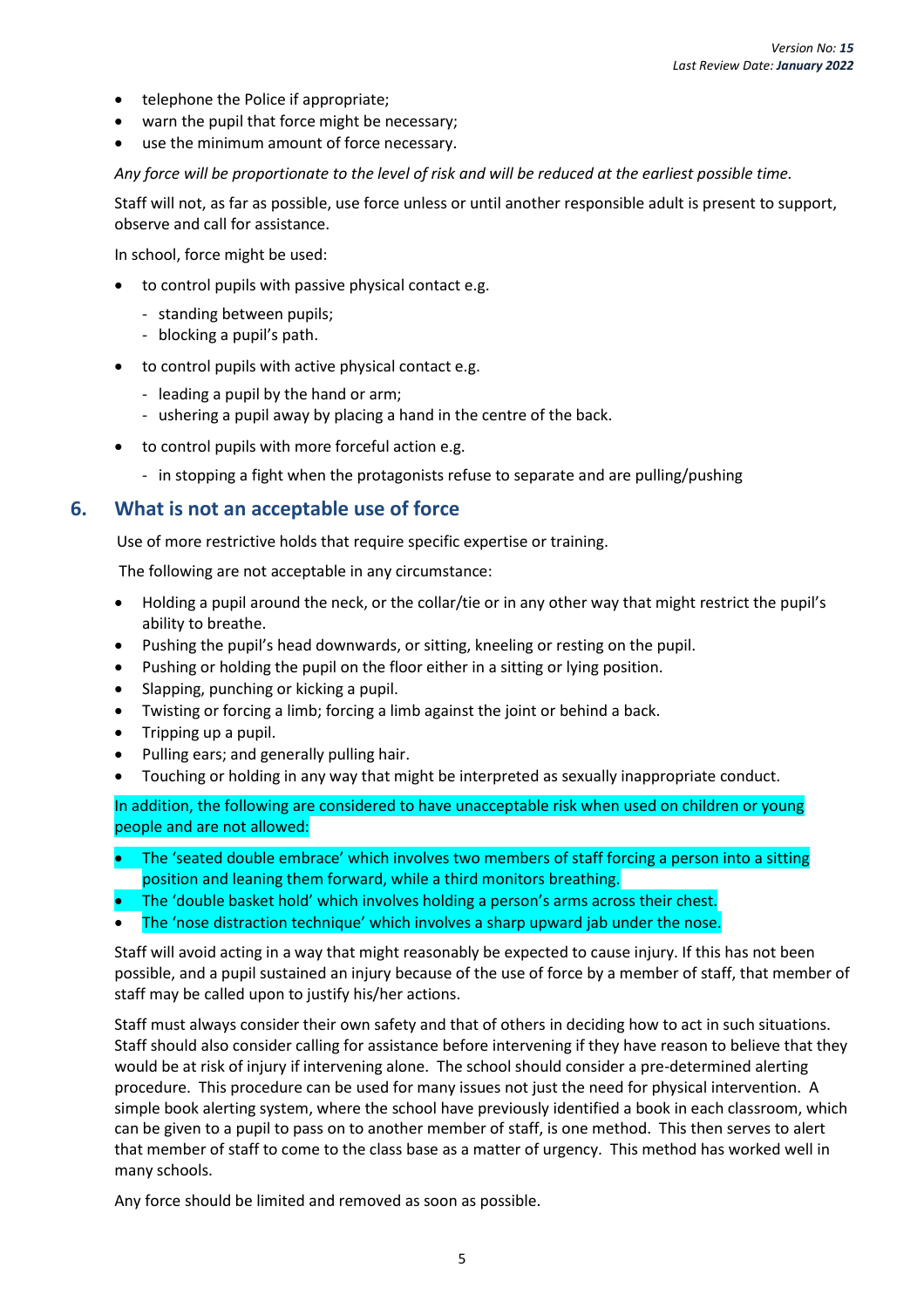# <span id="page-10-0"></span>**7. Placing Physical Intervention in Context**

Physical Intervention is not to be seen in isolation. It is but one strategy available to staff and should always be a last resort when all other strategies have failed. Physical interventions can be placed in two broad categories:

#### **Emergency Interventions:**

Emergency interventions will involve ideally a minimum of two staff employing, where necessary, one or a combination of the strategies taught to school staff from a recognised training provider e.g. Team Teach in response to an incident. This will occur when all other strategies have been exhausted or the incident requires a rapid physical response (for example a child running on to the road).

#### **Planned Interventions:**

Planned interventions involve a minimum of two staff employing, where necessary, one or a combination of the strategies taught to school staff from a recognised training provider e.g. Team Teach as an agreed response to an identified behaviour. This will be documented in the Positive Handling Plan which must form part of the pupil's Behaviour Management Plan and will be reviewed along with 6 monthly IEPs. Permission of parents will be sought before initiating this as an accepted response. The Behaviour Management Plan will list the accepted strategies to be used as well as strategies that may be used beforehand e.g. de-escalation techniques.

Strategies can be divided into those that are preventative and those that are reactive.

Preventative Strategies need to be:

- Clear and understood by all those who come into contact with the individual.
- Based on thoughts/discussion about possible reasons for challenging behaviour.
- Where possible the functional opposite of the behaviour (functionally incompatible) we are trying to stop, e.g. as simple as if a pupil is constantly hitting someone else then we need to aim for them to be sat in their seat (if they are in their seat they can't be hitting someone).

Reactive Strategies need to be:

- Clear and understood by all those who come into contact with the individual.
- Manageable.
- Focussed on the behaviour not the child.
- Flexible.
- Aimed at De-escalation.

## <span id="page-10-1"></span>**8. Recording and Reporting Significant Incidents**

The school does not require parental consent to use force on a pupil. The school has a duty to record and report to parents all *significant* incidents where a member of staff has used force on a pupil.

The member of staff involved must report the matter to the Head teacher or Designated Safeguarding Lead (DSL) and make a written record of the incident using a 'Record of Positive Physical Handling or Intervention' sheet as soon as practicable. An example [record sheet](https://www.kymallanhsc.co.uk/Document/DownloadDocument/8445) is available from the KAHSC website.

The Head teacher, in consultation with DSL and/or SENDCo, will decide whether an incident is significant or not.

The following would be considered significant:

- Incidents where unreasonable force has been used.
- Incident where substantial force has been used.
- Use of any restraint.
- Incidents where the child or 'handler' has been injured **because of** the intervention.
- If the child was very distressed.

In determining whether incidents are significant the following will be considered: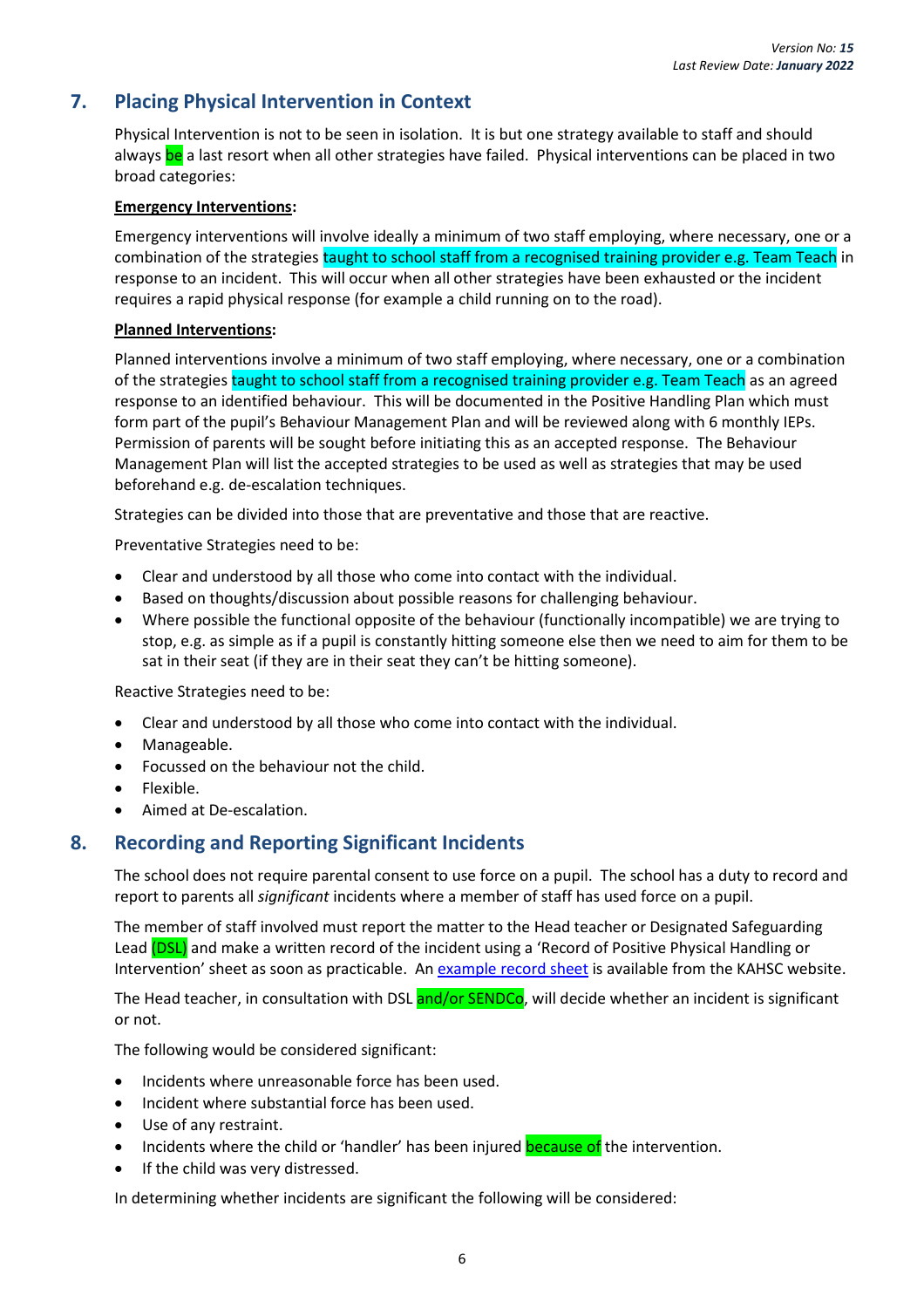- The pupil's behaviour and level of risk presented at the time.
- The degree of force used and whether it was proportionate in relation to the behaviour.
- The effect on the pupil or member(s) of staff.

School staff should also consider the age of the pupil, any SEN or disability and any other social factor.

Sometimes an incident may not be significant in isolation but may form part of a pattern of repeated behaviour and records should therefore be kept.

#### <span id="page-11-0"></span>**9. Recording a Significant Incident**

Any incident that involves the use of force should be investigated in the same way as other incidents in the school. All accounts of the same incident should be recorded including those of the pupil(s) involved.

The member of staff involved in using force should complete the 'Record of Positive Physical Handling or [Intervention](https://www.kymallanhsc.co.uk/Document/DownloadDocument/8445)' as soon as practicable after the incident. He/she may also be required to write a detailed report on the matter as a part of a wider incident. The member of staff may consult their union for advice should they wish. The DSL should check this report and provide the member of staff concerned with a final version for their records. A copy will be placed on the staff member's file.

Reports by other staff and pupils should then be attached to the report. This information will be part of a pupil's records.

#### <span id="page-11-1"></span>**10. Children with Identifiable Behaviour Difficulties**

Children who may have identifiable behaviour difficulties such as those associated with Special Educational Needs and Disabilities; Autistic Spectrum Disorder (ASD) or any undiagnosed but identified behaviour difficulties will be treated in ways advised by specialists in this field. It is often possible to identify reasons for behaviour and put strategies in place to deal with it.

In addition to the above, many looked after or previously looked after children have previous experiences of violence, abuse or neglect. This can lead to them displaying challenging behaviour and having problems forming secure relationships. Staff working with LAC or PLAC will be made aware (on a need to know basis) of any history which might affect the individual response to a challenging situation leading to physical intervention and any specific positive handling techniques required or more importantly those techniques which should never be used.

All staff should adopt a positive approach to improving behaviour to reward effort and build self-esteem. Staff should work in partnership with those who know the child to:

- find out why the child behaves as he/she does;
- understand the factors that influence a child's behaviour;
- identify early warning signs that indicate foreseeable behaviours are developing.

This approach will help to ensure that early and preventative intervention is the norm. It should reduce the incidence of extreme behaviour and make sure that the use of physical intervention is rare.

If a child's behaviour deteriorates so that he/she is a danger to himself or others it may be necessary to use restrictive physical interventions to prevent him/her hurting him/herself or others. These interventions would be emergency measures or interventions if all other routes have been exhausted.

## <span id="page-11-2"></span>**11. Assessing and Managing Risks for Children who present Challenging Behaviours**

The term 'risk' refers to any circumstances which could lead to adverse outcomes for the child or others.

Risk assessment and management is a process that helps staff to consider risk issues, to act reasonably and to learn from everyday practice.

Whenever it is foreseeable that a pupil might require a restrictive physical intervention, a risk assessment will be carried out which identifies the benefits and risks associated with the application of different intervention techniques with the pupil. Assessing and managing risk is central to the process of deciding whether to use physical force and ensuring that it is both **reasonable** and **proportionate** to the circumstances. Where it is known that a pupil is likely to present severe behaviour difficulties, a formal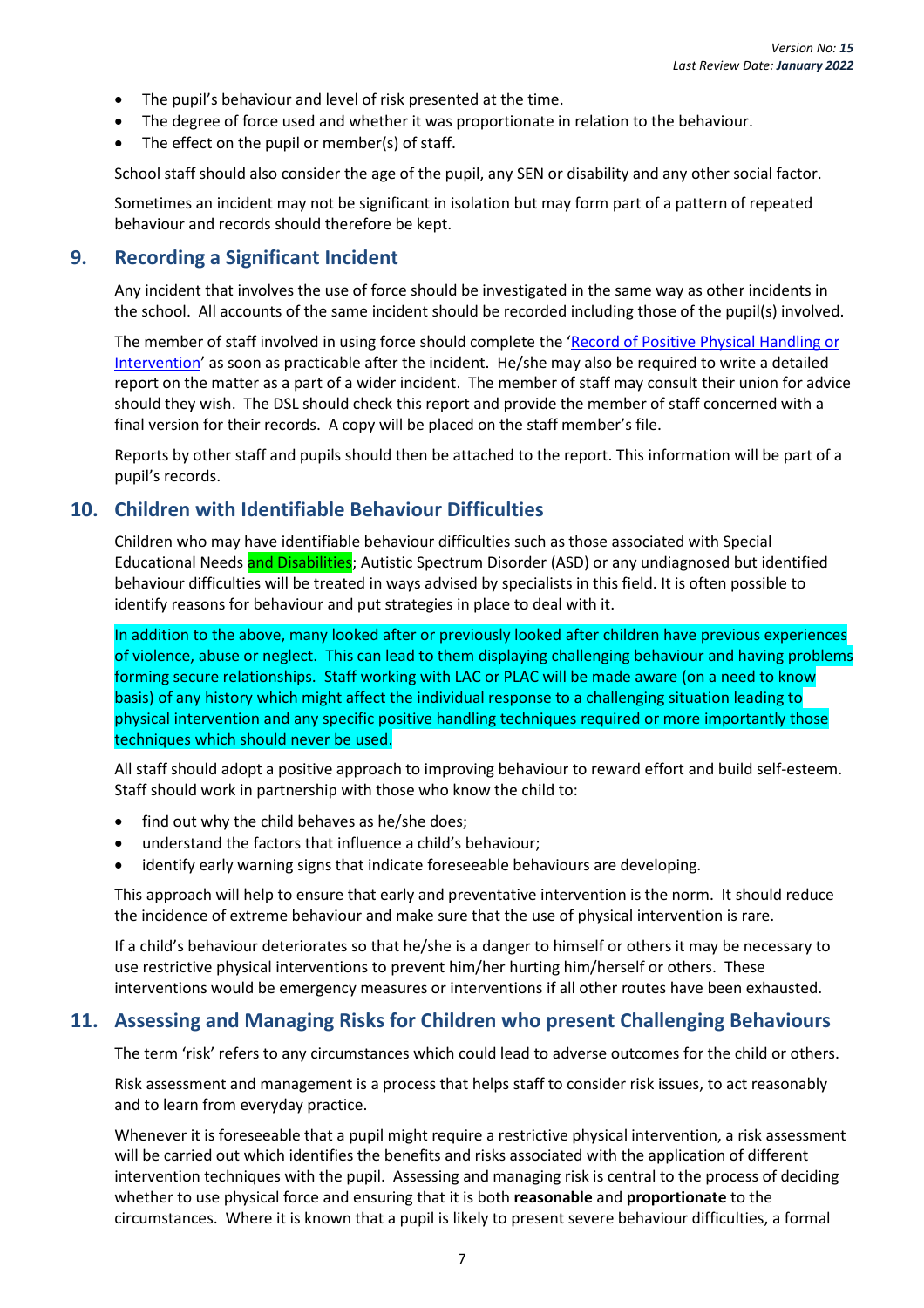assessment of the risks involved will assist staff in judging the benefits and risks of any proposed intervention for staff, the pupil concerned and others. This risk assessment must be undertaken by a competent person i.e. one who knows the process of risk assessment and who has sufficient knowledge about the pupil and his/her behaviour to enable them to make objective decisions on the appropriate control measures to utilise. Where risks are thought to be serious for the child or others, a written assessment of the risks and the considered control measures, which may be required to reduce the risk to the child and others, should be made. Risk reduction options will be considered such as situations that may provoke difficult behaviour, preventative strategies and de-escalation strategies that are most likely to work, what is likely to trigger a violent reaction and specific strategies and techniques agreed by staff and parents which will be used if necessary and an agreed 'Behaviour Management Plan' (BMP) and where necessary, a 'Positive Handling Plan' (PHP) produced.

Once agreed the BMP and PHP will be shared with all those responsible for implementing or monitoring the impact of the plan including:

- the child (where he/she has the appropriate level of understanding);
- his/her parents;
- school staff and other adults working in the school on a need to know basis;
- other professionals involved with the child.

The BMP and, where required, the PHP will be agreed by parents and evaluated termly. A completed [\(example\) risk assessment or Behaviour Management Plan template](https://www.kymallanhsc.co.uk/Document/DownloadDocument/9036) is available from the KAHSC website along with a [model Blank BMP.](https://www.kymallanhsc.co.uk/Document/DownloadDocument/9035) This model Behaviour Management Plan incorporates, where required, the individual's Positive Handling Plan. The BMP must be signed and dated by the assessor. Alternatively, blank copies of all three parts of the BMP can be downloaded from the KAHSC website [www.kymallanhsc.co.uk.](http://www.kymallanhsc.co.uk/)

#### <span id="page-12-0"></span>**How to complete a Risk Assessment/Behaviour Management Plan (BMP)**

#### **Part A**

Part A of the BMP is a list of the benefits and drawbacks relating to all the possible options which could be considered as control measures for dealing with the behaviour of an individual pupil. This Part of the Plan is not generally seen by parents or others but is merely a brainstorming tool devised by school staff in order that the most appropriate options can be chosen for a pupil. It also provides evidence of the options which have been properly considered as control measures even though some of them may not be appropriate or used for a pupil.

Some school staff have used this form as a template for the BMP for all pupils and have extensive options on Form A which they then use to choose the most appropriate option for inclusion in Part B.

#### **Part B**

Part B of the BMP is the Management Plan or Risk Assessment for an individual pupil. The sections correspond with those on Form A but schools will complete the sections with the options and control measures taken from those considered in Part A. Some or all the options will be used to complete Part B. Once this form has been completed, schools should ensure that it is agreed by the parents (and, where appropriate, the pupil him/herself) and other parties involved in the education of the individual pupil.

It is important that any additional control measures identified are discussed with the school designated SENDCo, Special Needs Service, Learning Support Service and/or other organisations, so that assistance can be given to ensuring that all reasonable control measures are in place for the individual pupil. The additional control measures required may also be in the form of issues relating to the school environment i.e. alterations to the building.

Part B of the BMP will then form part of the overall IEP for the pupil concerned and will be subject to the general annual review process, although earlier review may be necessary.

#### **Part C**

Part C of the BMP is completed **only** when staff have received training in positive handling techniques (currently Team Teach [amend if an alternative authorised technique is used]) and will include the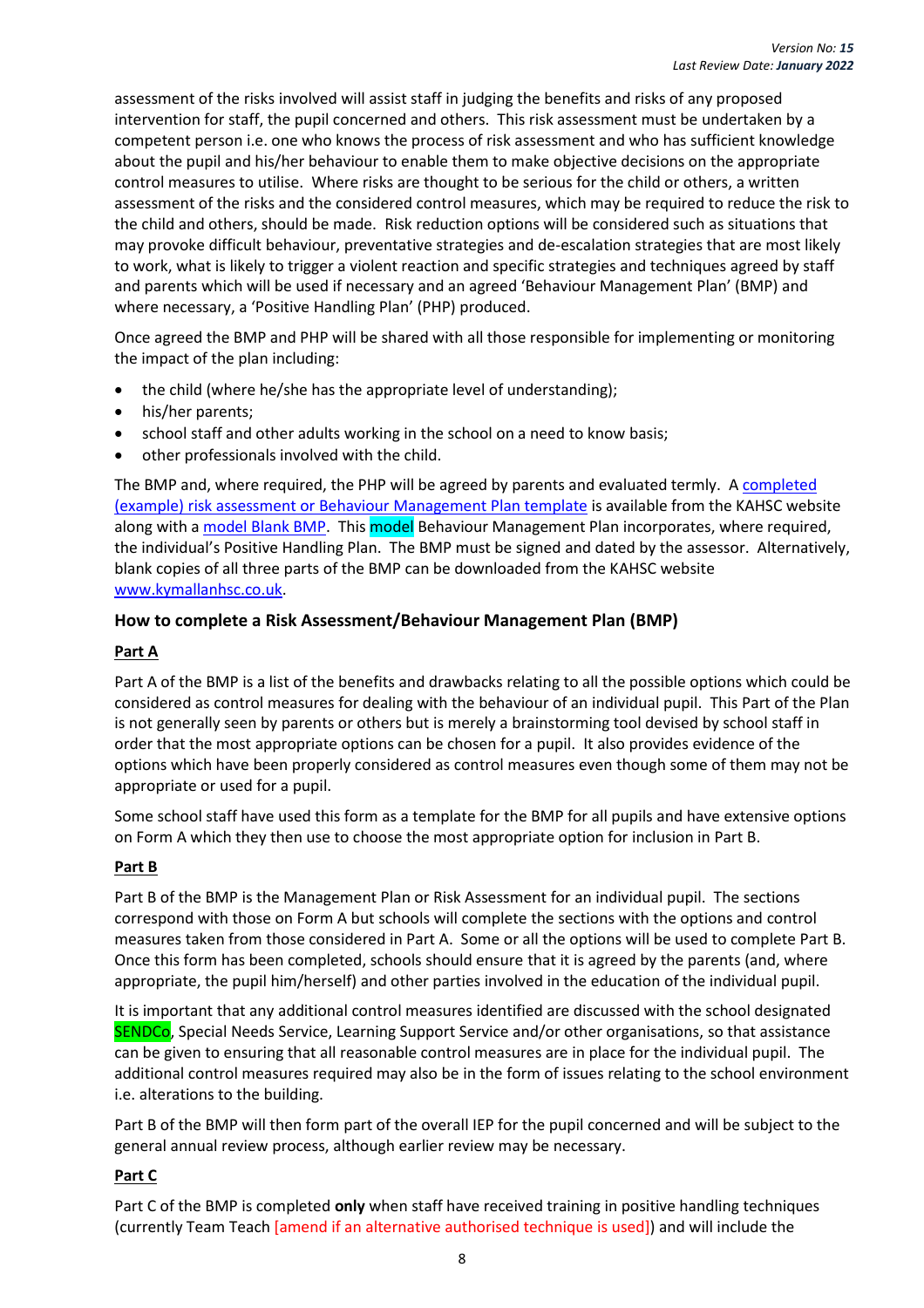preferred handling techniques to be used in the event of a serious escalation of challenging behaviour and when all other methods of control e.g. de-escalation have failed.

# <span id="page-13-1"></span><span id="page-13-0"></span>**12. Power to Search Pupils**

#### **Without Consent**

The school follows the DfE advice when using the powers to confiscate items from pupils which is outlined in their document 'Screening, Searching and Confiscation – [Advice for Head teachers, Staff and Governing](https://www.gov.uk/government/publications/searching-screening-and-confiscation)  [Bodies](https://www.gov.uk/government/publications/searching-screening-and-confiscation)'.

Head teachers, and staff authorised by them, have a statutory power to search pupils or their possessions, without consent, where they have reasonable grounds for suspecting that the pupil may have a 'prohibited item'. The following items are what are termed 'prohibited items' and their presence on school premises or if found on an individual pupil will lead to the highest sanctions and consequences:

- **Knives**
- Firearms/weapons
- Illegal drugs
- Alcohol
- Fireworks
- Tobacco and cigarette papers
- Pornographic images (including those found on mobile devices)
- Stolen items
- **Any article** that the member of staff (or other authorised person) reasonably suspects has been, or is likely to be, used:

i) to commit an offence,

ii) to cause personal injury to, or damage to the property of, any person (including the pupil)

Pupils found with tobacco and/or cigarette papers will have these confiscated and destroyed whether they are found to be smoking or not. They will also be issued with a sanction for bringing tobacco on to school premises. Pupils will also receive sanctions for smoking near the school and on their way to and from school.

Where items are 'prohibited' as outlined above, these will not be returned to pupils and will be disposed of by the school according to the DfE advice and statutory guidance '[Screening, Searching](https://www.gov.uk/government/publications/searching-screening-and-confiscation) and Confiscation – [Advice for Head teachers,](https://www.gov.uk/government/publications/searching-screening-and-confiscation) staff and Governing Bodies'. Pupils must not bring any of the items listed above on to school premises. The school will automatically confiscate any of the 'prohibited' items and staff have the power to search pupils **without** their consent for such items. There will be severe penalties for pupils found to have 'prohibited' items in school. In certain circumstances this may lead to permanent exclusion. Further information on this issue can be found in our Whole School Behaviour Policy and procedures.

Members of staff can use such force as is reasonable given the circumstances when conducting a search for knives or weapons, alcohol, illegal drugs, stolen items, tobacco and cigarette papers, fireworks, pornographic images or articles that have been or could be used to commit an offence or cause harm. Such force **cannot** be used to search for other items which are banned under the school rules.

School staff can seize any prohibited item found during a search. They can also seize any item, however found, which they consider harmful or detrimental to school discipline.

#### <span id="page-13-2"></span>**With Consent**

Staff have the power to search pupils **with their consent** for prohibited items **and** any item banned under the school rules. This includes searching lockers and bags. A condition of having a locker in this school is that it may be searched where there is a suspicion that prohibited or banned items are being held within it and reasonable grounds for the search have been established.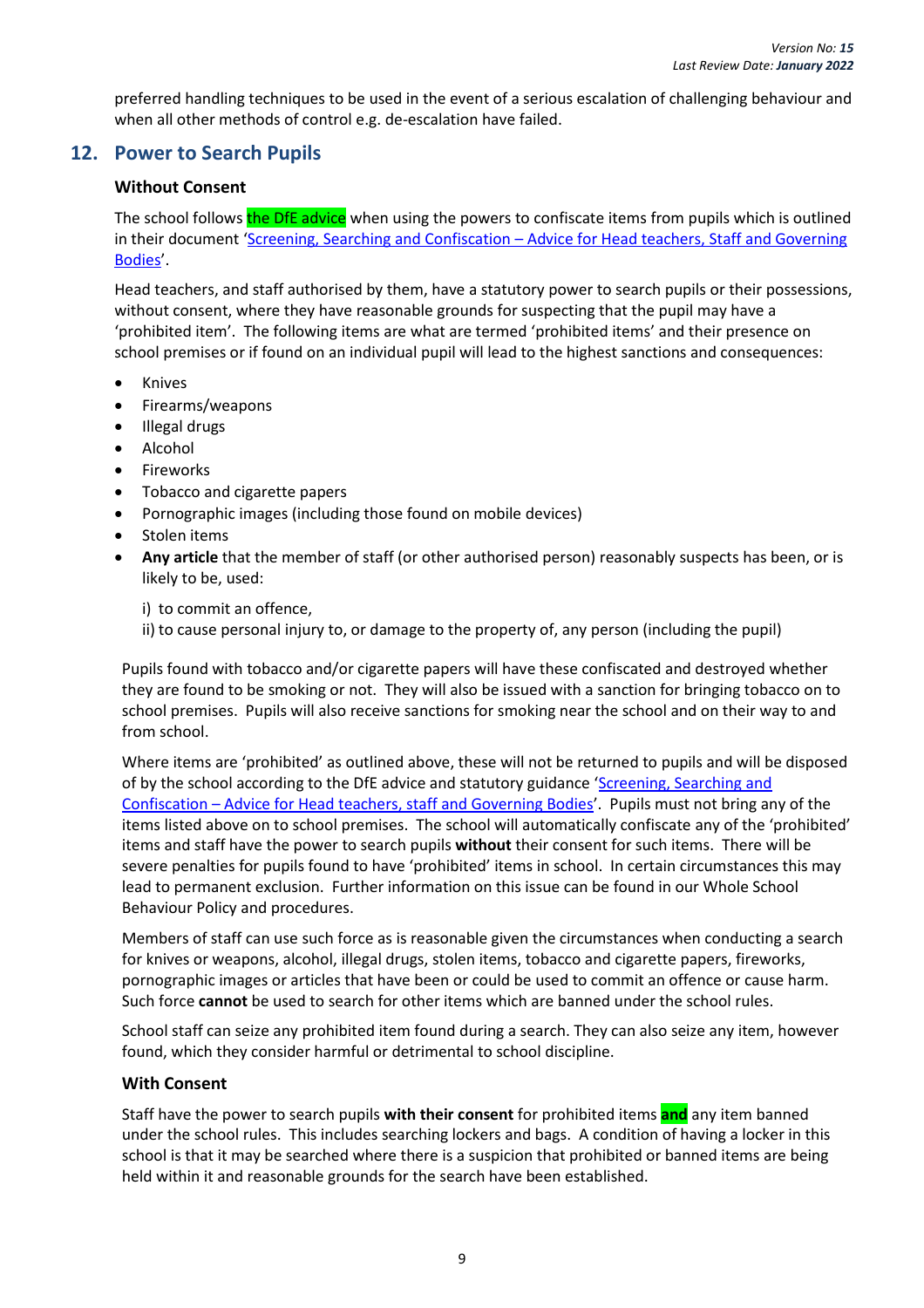- We are not required to have formal written consent from the pupil for this sort of search it is enough for the teacher to ask the pupil to turn out his or her pockets or if the teacher can look in the pupil's bag or locker and for the pupil to agree.
- It is clear in our Whole School Behaviour Policy and procedures and in communications to parents and pupils what items are banned.
- If a member of staff suspects a pupil has a banned item in his/her possession, they can instruct the pupil to turn out his or her pockets or bag and if the pupil refuses, the teacher can apply an appropriate punishment as set out in the Whole School Behaviour Policy and procedures.
- A pupil refusing to co-operate with such a search raises the same kind of issues as where a pupil refuses to stay in a detention or refuses to stop any other unacceptable behaviour when instructed by a member of staff – in such circumstances, we can apply an appropriate disciplinary penalty in line with our Whole School Behaviour Policy and procedures.

The following are items which are banned by the school under the school rules:

- *Mobile phones used in class*
- *Digital media devices or similar used in class*
- *Lighters or matches*

The school will confiscate any electronic items being used inappropriately on the premises such as mobile phones, digital media devices etc. Pupils are allowed to bring these to school on the understanding that they remain switched off and in bags during lessons and other directed time.

Staff in this school have the right to confiscate, search and ultimately delete any media which they "reasonably suspect" is being used to bully or otherwise cause an individual harm.

Pupils wearing any accessories or jewellery which do not follow the school uniform policy can expect to have these items confiscated. Any confiscated items will be logged and made available for collection at the end of the school day. Where a pupil repeatedly flouts the rules, they may be asked to hand in items at the beginning of each day to reduce unnecessary time wasting for teachers. For repeated offences of this nature, parents will be asked to collect confiscated items. Where items are not collected, the school will dispose of them at the end of each term.

## <span id="page-14-0"></span>**13. Staff Training**

All members of staff will receive training about the use of reasonable force appropriate to their role to enable them to carry out their responsibilities. This will include training on any restraint techniques which must not be used because they are known to present an unacceptable risk when used on children and young people. Some staff will receive additional training on the appropriate techniques which may be used to physically restrain pupils. The training will be to an approved nationally acceptable level and will be regularly refreshed.

All staff and volunteers receive induction training in positive behaviour management and the range of intervention techniques before being required to work with any children who present challenging behaviours. They are introduced to individual BMP's.

On-going training in Positive Handling techniques is provided for relevant staff when required i.e. Team Teach provides training in positive handling strategies (with an emphasis on de-escalation but including physical restraint) to better support those who display challenging behaviour. It takes a whole setting holistic approach to behaviour management.

In Cumbria, Team Teach training is available from Learning Support Services, Tel: 01900 706083.

The following members of staff have undertaken Team Teach training: S Bulman/ J Harvey

Once the Behaviour Management Plan and control measures have been agreed and communicated to those who work with and support the pupil, consideration should be given to the ability of staff to implement the measures. Successful implementation will be dependent upon staff competence and expertise. It is important to determine what level of training may be required and by whom.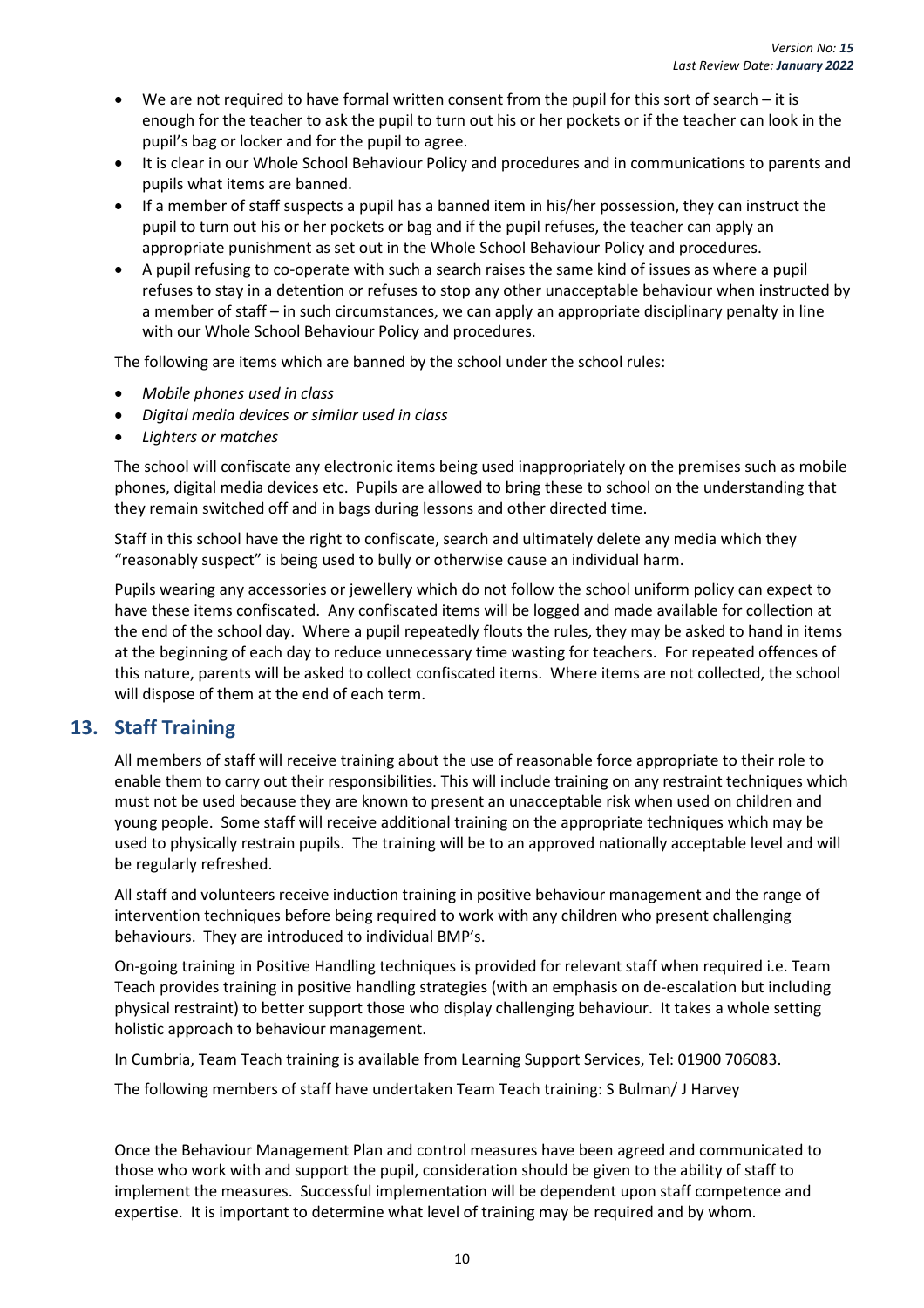Where it is apparent that there are staff with significant training needs, implementation of the control measures required will be modified until the relevant training has been provided. In some circumstances, staff training may well be required as a matter of urgency so that implementation can take place without delay. We will also ensure that there are more individuals trained in positive handling techniques in the school than are generally required in order that absences can be covered.

Early discussions with receiving schools will take place as a pupil moves through the educational system so that accommodation needs, resources and training in particular control measures and strategies can be anticipated and undertaken prior to transfer.

#### <span id="page-15-0"></span>**14. Medicines**

In certain situations, the use of medicine e.g. Ritalin, may be indicated as a method of managing extreme behaviour. Medicines must only be administered upon medical advice and must only be used as a routine method of managing difficult behaviour where it is prescribed by a qualified medical practitioner and where it is included within an Individual Healthcare Plan. The school Supporting Pupils with Medical Conditions Policy and procedures give further information on supporting pupils with medical conditions including the administration of medicine and the use of individual health care plans and must be adhered to.

If medicine is used to reduce or control risks, the details should be recorded in the Behaviour Management Plan. Discussions with parents or those with parental control will ensure that any medicine is administered at the correct time (both during and out of school hours) and will reduce the risk of medicine 'wearing off' before the subsequent prescribed administration time.

#### <span id="page-15-1"></span>**15. Information to Parents**

In accordance with current good practice, the school will speak to parents about serious incidents involving the use of force and will record such serious incidents. In the case of a 'Looked After or previously Looked After child', the Local Authority will also be informed.

**Exception:** if it is likely that reporting an incident to a parent will result in significant harm to the pupil then the school will follow its Child Protection Procedures and contact Cumbria Safeguarding Hub for advice (Tel: 0333 240 1727). This may be because a child is chastised inappropriately and/or excessively. There may be other safeguarding reasons.

In deciding whether to inform parents, the following will be considered:

- the pupil's behaviour and level of risk presented at the time of the incident;
- the degree of force used;
- the effect on the pupil or member of staff concerned; and
- the child's age.

All incidents when 'physical restraint' as opposed to 'physical control' is used will be recorded as soon as possible and details passed on to the Head teacher (or deputy in the absence of the Head teacher) who will follow up the incident where necessary. The following must be recorded:

- all incidents where unreasonable use of force is used;
- any incident where substantial force has been used e.g. physically pushing a pupil out of a room;
- use of restraint;
- all incidents where either the child or the 'handler' is injured because of the intervention;
- an incident where a pupil is clearly distressed though clearly not overreacting.

The following criteria will be used when considering the need for recording:

- Did the incident cause injury or distress to a member of staff or pupil?
- Even though there was no apparent injury or distress, was the incident sufficiently serious in its own right? Any use of restrictive holds, for example, fall into this category.
- Did the incident justify force? This is particularly relevant where the judgement is finely balanced.
- Does recording it help to identify and analyse patterns of pupil behaviour?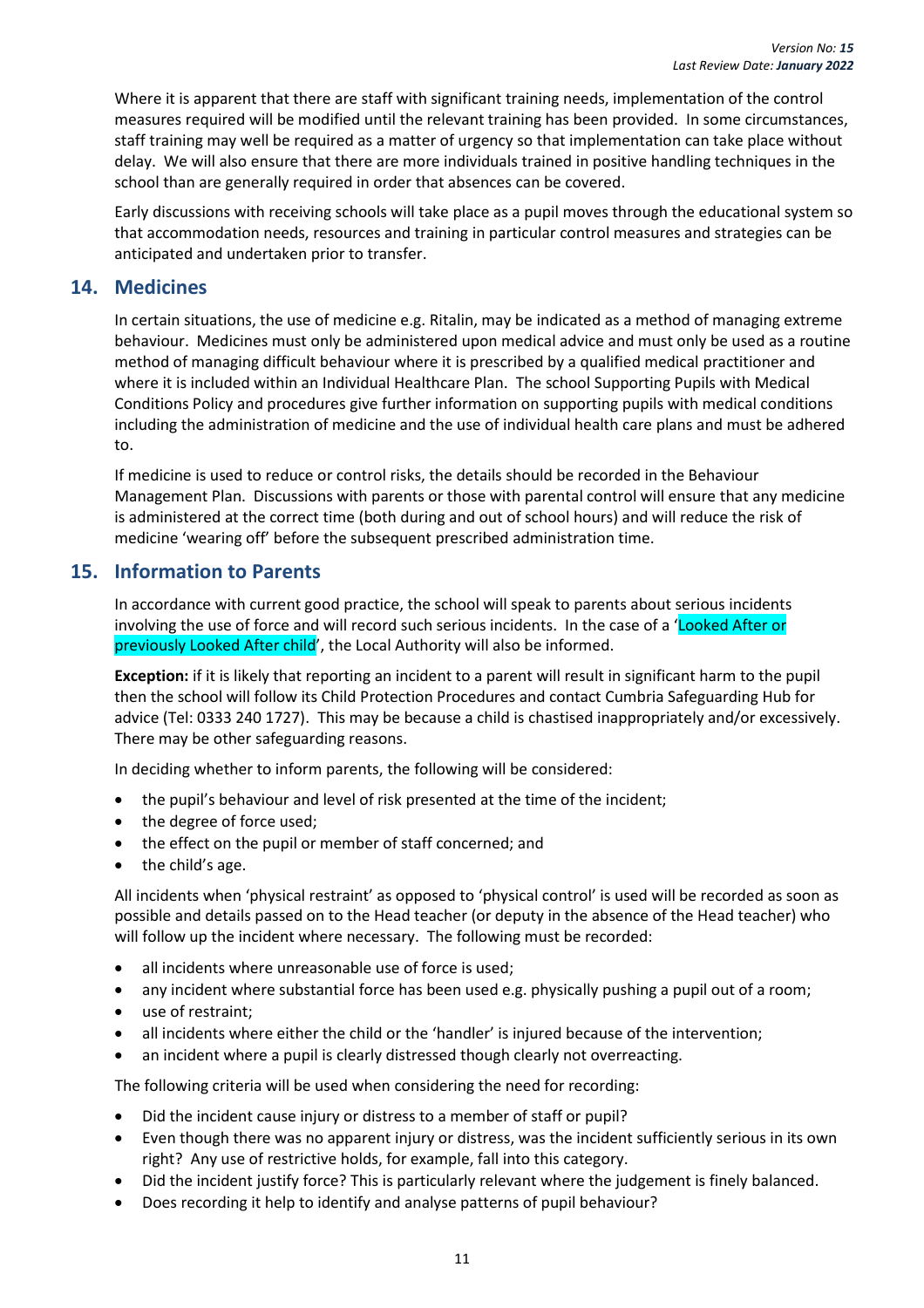If the answer to any of the questions is 'yes', a written record should be made using the Record of Physical Intervention sheets and all other notes taken at the time are to be kept.

In all instances of the use of physical restraint, parents will be informed the same day, by phone, and invited into the school to discuss the incident unless to do so would result in significant harm to the pupil, in which case, the incident will be reported to the Social Care Team at the Local Authority.

A report to the parents will be made by a member of the Senior Leadership Team. Parents will generally be contacted by telephone in the first instance with the information followed up in writing. Information will include the following:

- When and where the incident took place.
- Why it was decided that force had to be used.
- The strategies used to try to avoid having to use force.
- What force was used.
- Whether there were any injuries.
- What follow up action (support and/or disciplinary) is being undertaken in respect of their child.

Ordinarily, the names of those involved in the incident will not be disclosed to the parent. A standard follow-up letter will be sent with a copy of these procedures. [A sample Letter to Parents/carers](https://www.kymallanhsc.co.uk/Document/DownloadDocument/8940) is available from the KAHSC website.

All injuries will be reported and recorded in accordance with school procedures.

#### <span id="page-16-0"></span>**16. After the Incident**

- The school will follow its standard procedure of investigating/evaluation of the incident, including seeking first aid or ambulance support as appropriate for all injured parties and reporting relevant injuries as appropriate.
- The staff member(s) involved will have the opportunity to discuss, reflect on and learn from this incident with the support of a senior member of staff and will be offered further support to deal with any emotional stress or loss of confidence should they wish.
- Pupils involved in the incident as witnesses will be offered reassurance.
- All parties, including witnesses (where appropriate), will be asked to write a report on the incident.
- Members of staff involved may wish to report the matter to the Police and may wish to seek the advice and support of their trade union representative.

If the reason for the incident was the pupil's behaviour, then sanctions, including exclusion, will be considered in line with the Whole School Behaviour Policy and procedures. Pupils will also be encouraged to repair any relationships that have been damaged.

#### <span id="page-16-1"></span>**17. Police Involvement**

There may be rare occasions when school staff feel that they require the support of the Police. This will depend on the seriousness of the circumstances and will be determined by the Head teacher or nominated person.

Generally, the arrest of pupils on school premises should be avoided unless the circumstances dictate otherwise. If it proves necessary to arrest a pupil on school premises, the Police should, where possible, seek the cooperation of the school to enable the arrest to be made discreetly. For example, authorised school staff may be able to isolate the pupil from others before Police make the arrest.

Exclusion is a matter for Head teachers and each case should be judged on its respective merits. Where immediate arrest is necessary the local Police Station should be contacted for Officers to attend the school. Further information may be found in the document '[When to call the Police](https://www.npcc.police.uk/documents/Children%20and%20Young%20people/When%20to%20call%20the%20police%20guidance%20for%20schools%20and%20colleges.pdf)' published by the National Police Chiefs Council (NPCC).

#### <span id="page-16-2"></span>**18. Complaints and Allegations**

• All complaints about the use of force will be thoroughly, speedily and appropriately investigated.